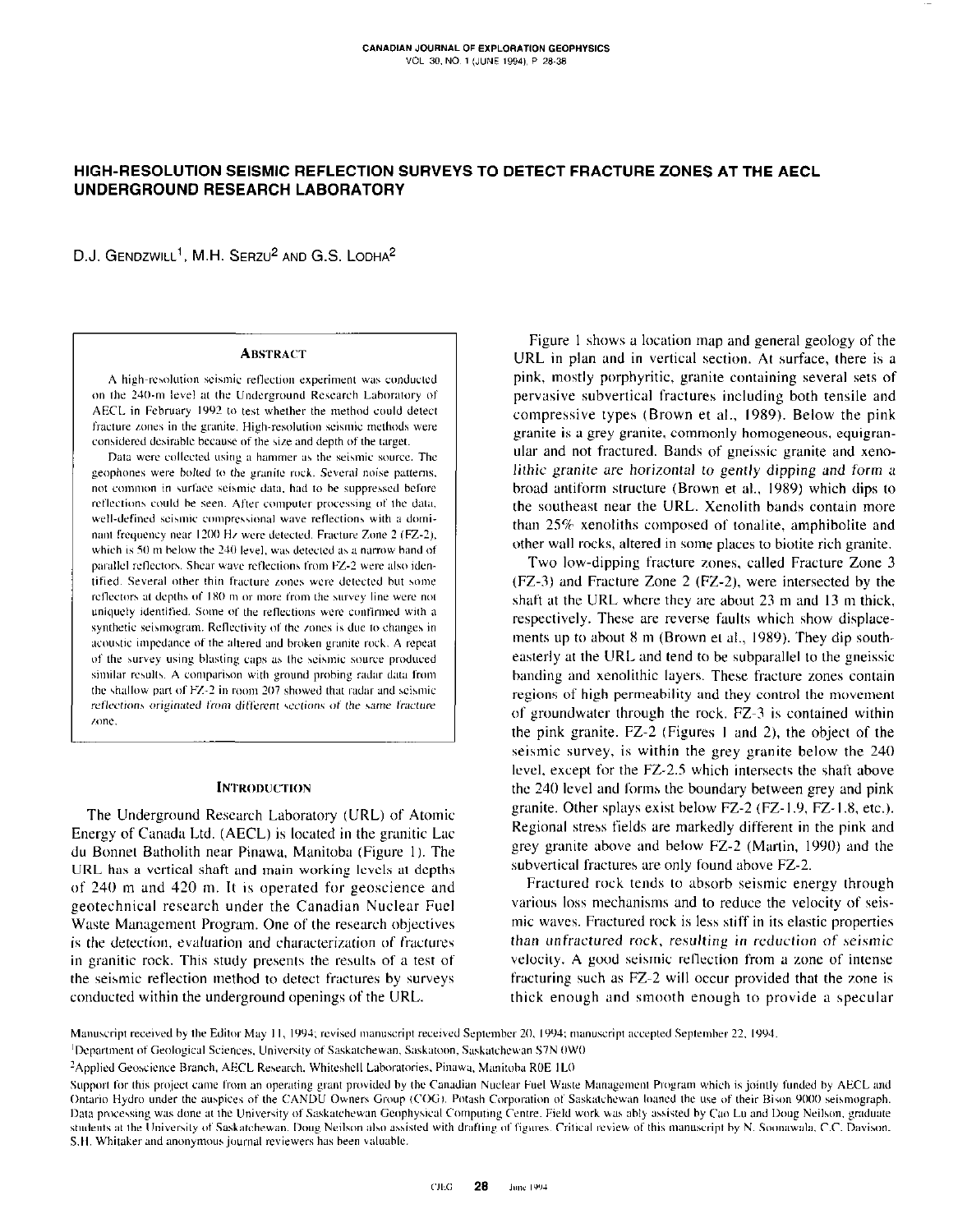

Fig. 1. Upper left: location of the URL. Upper right: regional geology. Lower: NW-SE geological cross-section at the URL (modified after Brown et al., 1989).

retlecting surface for the dominant seismic wavelength. A Previous seismic tests at URL have included vertical sonic log was available for borehole URL-6 (Figure 2), reflection surveys from surface, cross-hole tomography surwhich penetrated the rock near the URL shaft, and a syn-veys, passive monitoring of microseismic emissions and

thetic seismogram was calculated from it (Figure 3). horehole acoustic logging. Most recently, Kim et al. (1994)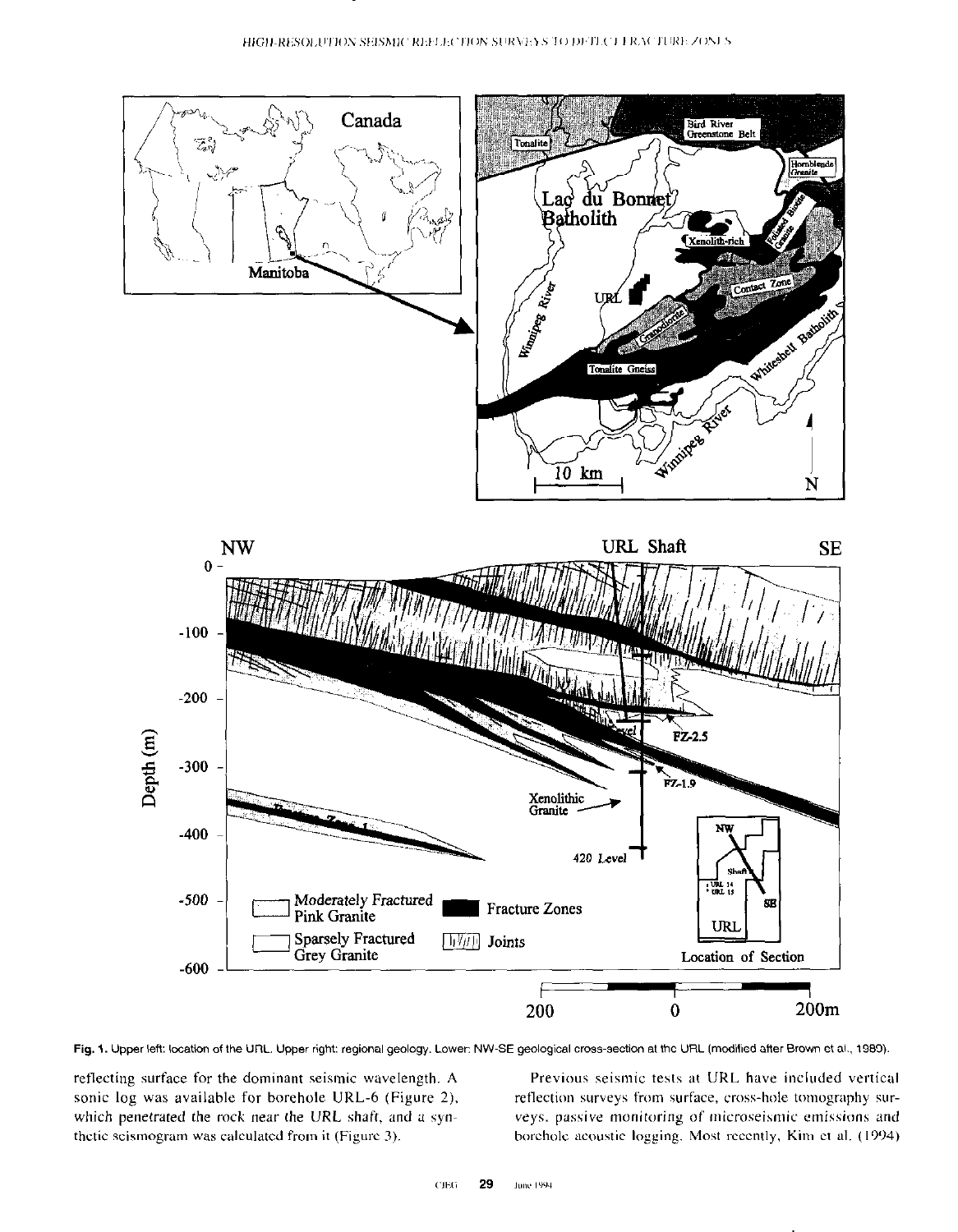have described results of surface seismic reflection surveys. However, the seismic reflection profiling technique had not heen previously tested underground. Successful application in Saskatchewan potash mines (Gendzwill and Brehm, 1993) suggested that the method might he useful at URL. Therefore, in January 1992 the underground reflection method was tested from the 240 level to detect FZ-2. about SO m below the 240 level (Figure 2).

Conditions inside the URL are different from conditions for seismic surveys at the surface. In the URL, the rock of the roof, wdls and tloor is hard granite. There is no weathering layer to absorb high frequencies. In our tests we found dominant reflection frequencies near 1200 Hz, more than ten times the frequency content of "normal" surface seismic data. The compressional wave velocity of the unfractured granite at this depth is fairly constant at 5800 m/s and at I200 Hz the wavelength is ahout 5 m. The shear wave velocity is 3350 m/s but the frequency is somewhat lower so the wavelength is still about 5 m. Such high frequencies should detect fracture zones down to about I m in thickness.

In an underground environment, seismic retlections may he created by any surface below, above, or to the side of the recording line. However. seismic energy is directed by the tunnel opening which acts as a ground plane, especially if the seismic wavelength is smaller than the opening. A source position on the tloor of the opening favours production of downgoing waves and receivers on the floor respond best to upgoing reflections. Reflections from above the roof must travel around the opening to excite geophones placed on the floor, hence, reflections from above are strongly attenuated. Nevertheless, geometric effects and out-of-plane retlections are still a problem as in any three-dimensional seismic investigation. In this survey. geometric problems were mitigated to some extent by the fact that the seismic line was almost



Fig. 2. Plan of 240 level URL with structure contours of top of Fracture Zone 2 superimposed (Everitt and Reed, 1989). Locations of the seismic profile in rooms 214 and 210. the radar profile in room 207 (Holloway. 1992) and borehole URL6 are also shown.

parallel to the strike of the target fracture zone, ensuring that reflections were normal to the fracture surface.

### **METHOD**

### Field procedure

In high-resolution seismic retlection surveys, it is important to record the signal with adequate spatial and temporal sampling to avoid aliasing problems.

The recording equipment was a Bison Instruments Model 9000, 24-channel stacking seismograph. Data were recorded using a 0.2 ms sample rate, a filter pass from 128 Hz to 2000 Hz, the floating point gain set to medium, and a 200-ms record length. However, only X0 ms of the record was used because air noise increased after 80 ms.

Mark Products L2SE. SO-Hz single geophones were used, spaced 1 m apart, in a line 83 m long. A 48-channel rollalong switch and cables allowed a convenient CMP shooting geometry.

Geophones must he coupled firmly to the rock to detect frequencies around 1000 Hz. Small steel brackets (IO x 2.5 x 0.6 cm) were fastened to the rock with a Hilti holt. Each bracket had a threaded hole near one end for the geophone, a hole in the centre for the holt, and a bend in the middle so that it contacted the rock solidly at three points (Figure 4). Nevertheless, resonance of the geophone, bracket, and rock coupling were a source of high-frequency noise which was reduced with predictive deconvolution.

At the time of the survey the floor of the 240 level was concrete paved except for a narrow drainage ditch along one wall. Geophones were bolted to the rock in the drainage ditch but at one intersection, 8 m wide, there was no drainage ditch so geophones were bolted to the concrete. Data collected with hammer points or geophones on concrete proved to be of such poor quality that they could not be used, reducing the CMP fold in those areas.

The energy source was a 4.5 kg sledgehammer with an inertia switch on the handle to trigger the seismograph. The inertia switch introduced a 2.5-ms delay in the recorder start time. No striking plate was needed on the hard rock surface. Hammer arrays were used, striking the floor at 5 points separated by  $0.5$  m, for a total length of  $2$  m, stacking all blows into a single record on the Bison. Array centres were moved I tn for successive records. The minimum offset was IS m to avoid unwanted hammer noise travelling through the air. the maximum offset was 18 m. Single-ended geometry was used, hammering at both ends of each gcophone spread to achieve 24.fold coverage with the 24 channels. Figure 5 shows the array response for the hammer array, stack array (Anstey, 1986) and combination. Source-generated surface waves at the underground mine opening propagate with a speed of  $3350$  m/s (S-wave velocity in granite). As a result, the frequency of surface waves along the floor of the underground mine is higher than those of corresponding waves generated at the surface. The hammer array and stack array design tend to attenuate these high-frequency surface waves  $(> 190 \text{ Hz})$ .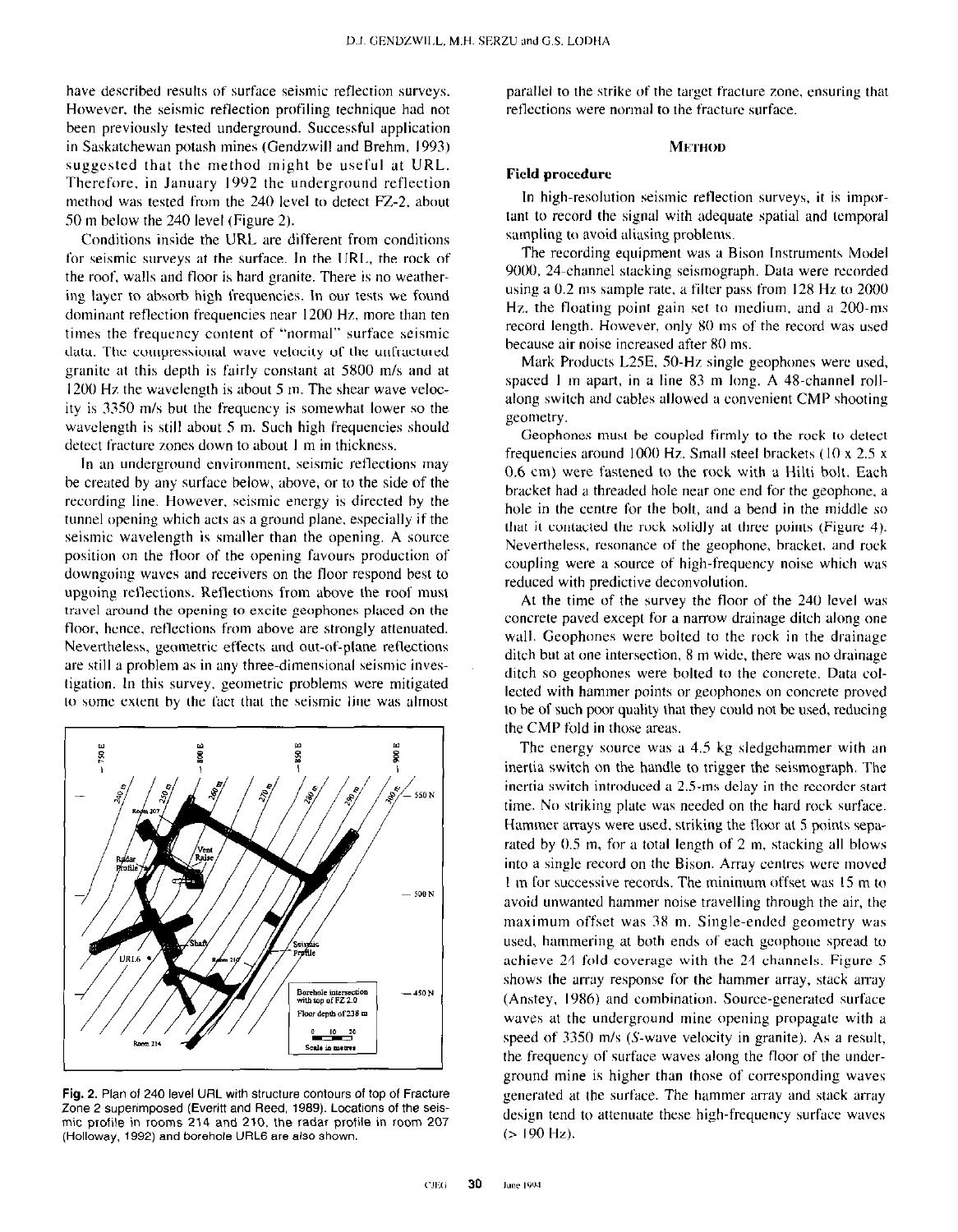

Fig. 3. Synthetic seismogram from sonic and density logs for borehole URL-6 with 1200-Hz Ricker wavelet, matching the field seismogram. Expanded section from 70 ms (240-m depth) corresponds with the underground seismic zone of investigation. The expanded section synthetic seismogram has been filtered with 5 ms AGC operator, similar to the field seismogram.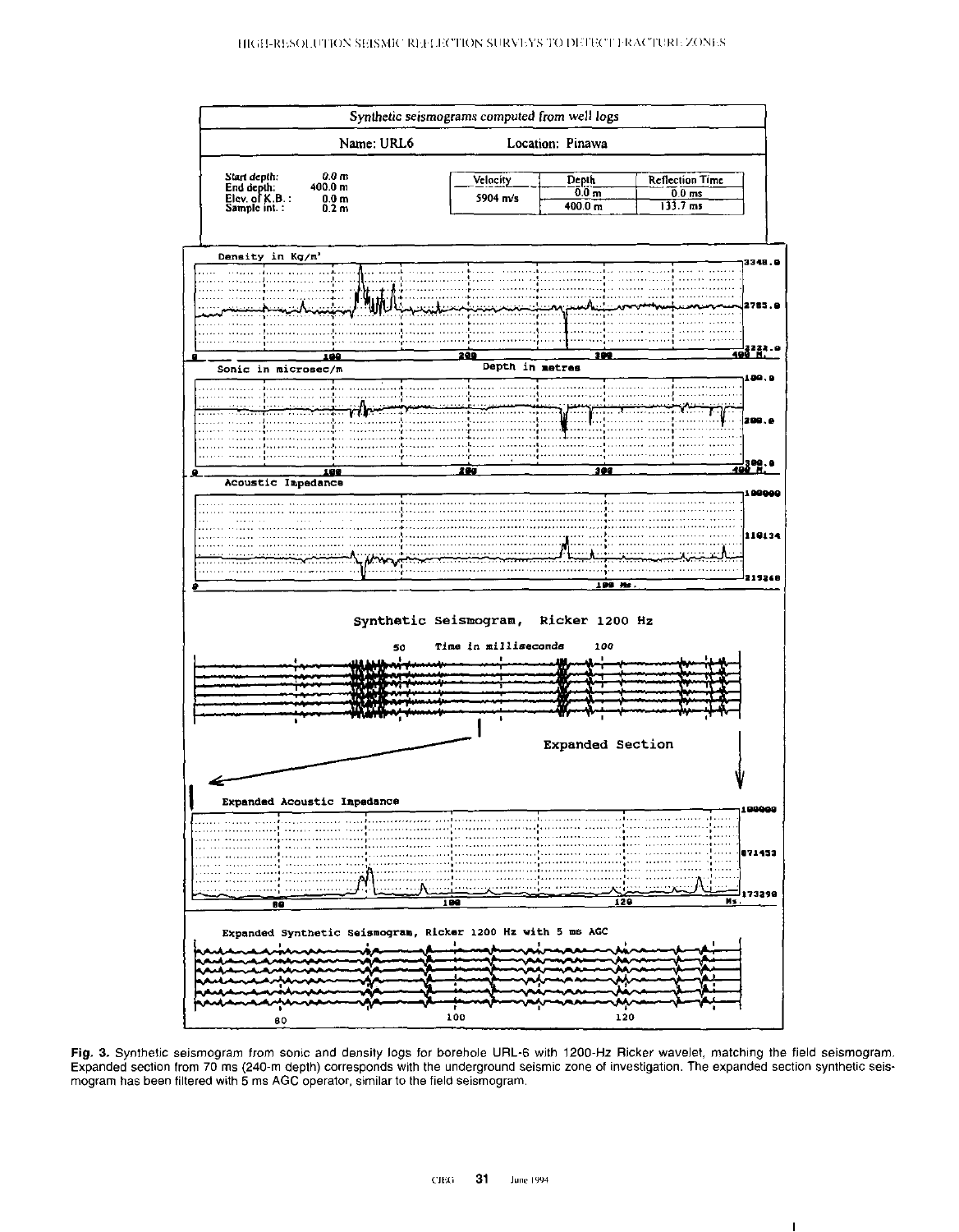

Fig. 4. Sketch of geophone and holder.



Fig. 5. Array response of hammer and stack arrays.

A portion of the line was repeated, using detonating caps as the energy source, in order to verify the reproducibility of data. Caps were fired singly in 25-cm deep holes separated by I m. A 15-m offset was also used for the cap profile but only 12.fold coverage was achieved because shots were fired at only one end of each geophone spread.

### Computer processing

Processing of the high-frequency data was done with VISTA, a commercial processing package that runs on a desk-top computer.

The original records are very noisy with no recognizable retlections. The spectra show energy peaks between 600 Hz and 1500 Hz for different geophones but most of this is noise, related to coupling conditions between the geophone, steel bracket and rock.

Automatic Gain Control (AGC) was used instead of programmed gain recovery because AGC seemed to produce more uniform amplitudes in the noisy data. After AGC, the resonant oscillations are more continuous, sharpening the spectral peaks, but reflections are still not apparent. The AGC window of 5 ms was selected by trial, matching the anomaly structure in the seismogram.

Predictive deconvolution was used to reduce resonance in the records. A 5.ms length and 0.4.ms lag was used for the predictive deconvolution filter. This was chosen by trial, using autocorrelation as a guide, to improve the visual quality of reflections. In this display, some retlections can be seen. Fifty-one percent of the average input AGC signal amplitude is removed by deconvolution. The removed energy consists of the resonant vibrations of the geophones. The Fourier spectra show a relatively uniform amplitude over a broad frequency range, the so-called whitening effect.

Some of the noise is due to multiple surface waves, reflected from both ends of the tunnel opening and travelling in both directions at 3350 m/s, the sheer wave velocity for granite. An  $f$ -k filter was used to attenuate noise travelling slower than 3600 m/s. Retlections are clearly seen after the  $f-k$  filter. After both deconvolution and  $f-k$  filtering, the average signal amplitude is reduced to about 25% of its starting value. Fourier spectra show the remaining energy to be mostly in the range of 400 Hz to 1750 Hz. Figure 6 shows a hammer record, the same record after AGC, after predictive deconvolution, and after  $f-k$  filtering. Figure 7 shows the corresponding Fourier amplitude spectra. Only 30 ms of data are displayed for clarity.

Elevations along the profile vary less than 0.5 m and there is no low-velocity weathering layer so elevation corrections are small. Surface-consistent automatic static corrections were calculated separately for the P-wave and the S-wave stacks.

Velocity was picked from the first arrivals on the records. The compressional wave velocity is 5800 m/s and the shear wave velocity is 3350 m/s. Semblance analyses of stacking velocity on common-midpoint gathers show that the P- and S-wave velocities for the whole record are the same as from first-break analyses.

Stacked sections were made with both P- (Figure 8) and S- (Figure 9) wave velocity. The difference in moveout permits a distinction of wave type in the early part of the records. After about 40 ms there is not enough moveout to permit clear distinction between P- and S-waves so the same events appear on both stacks.

Similar processing procedures were applied to the data collected with electric blasting caps. Results are shown in Figure IO. Comparison of the hemmer and cap data sets shows that the main reflection events appear on both stacked record sections, giving some confidence in the validity of the reflections.

#### **RESULTS**

## Compressional wave stack

The compressional wave stack of the hammer profile is shown in Figure 8. Data quality appears better in the northeast half of the section than in the southwest portion due to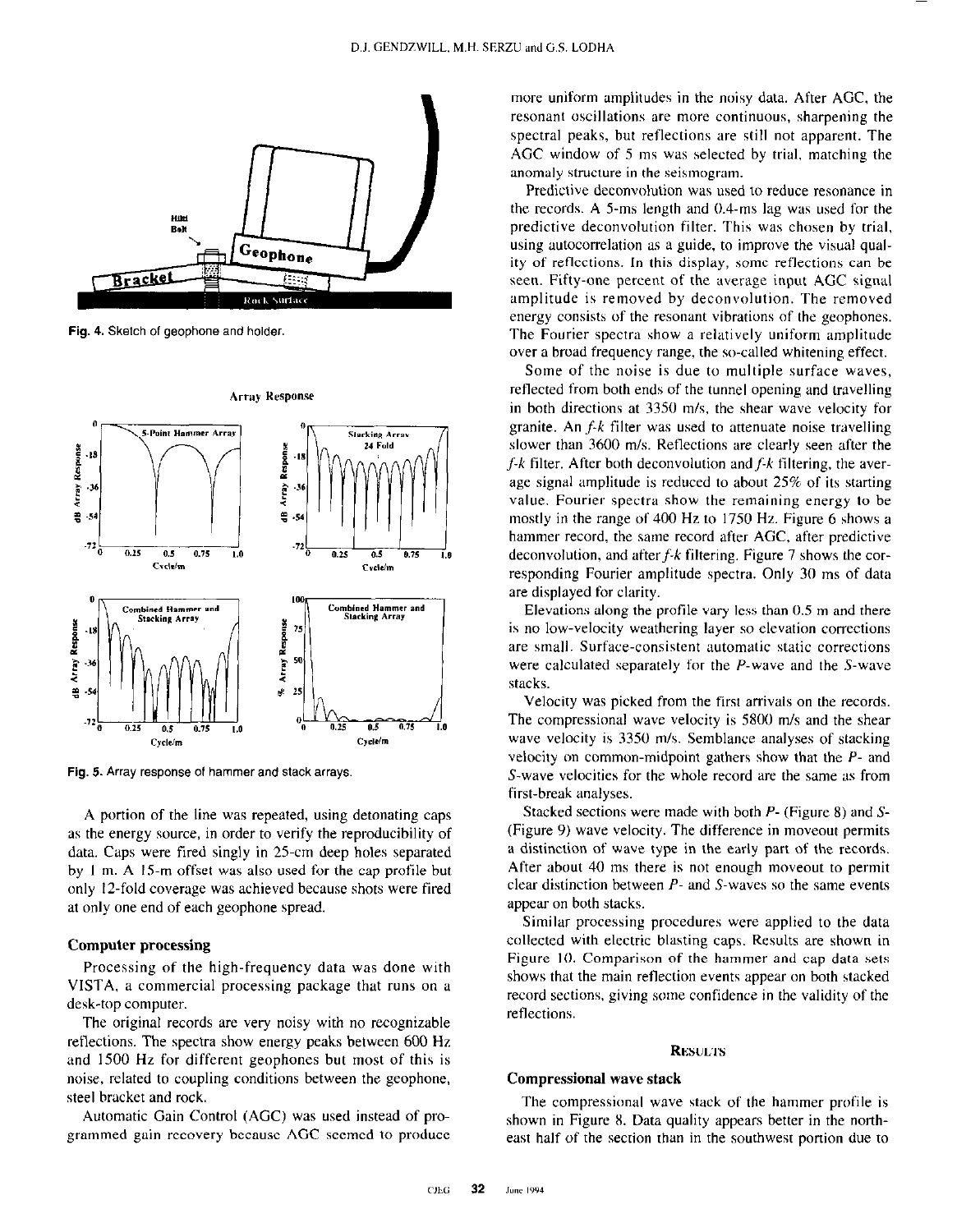# Processing Sequence: Record URL18044



Fig. 6. Example of processing sequence on record 18044.

poor coupling of the geophones on the cement floor in the southwest. Reflections are portrayed with no correction for dip or out-of-plane geometry. There is no cross-line data to allow a dip correction. The profile is nearly parallel to the strike of FZ-2 (Figure 2) so the indicated depths may be close to the true normal distance from 240 level.

The first clear reflection occurs at 15.5 ms in the northeast half of the profile, corresponding to the top of FZ-2. The depth to the top of the fracture zone should be 52 m under room 210 as shown on Figure 2, so the reflection time (at 5800 m/s) should be 18 ms, more than the observed time. The difference can be explained by a delay in the recording start time. There is a small delay between the instant of impact of the hammer and the closure of the inertia switch mounted on the handle, so the start time is delayed, causing an apparent early arrival of reflections. Depths shown on the





D) f-k Filter

 $\mathbf{0}$ 

 $10\quad \frac{5}{2}$ ≨. ۹ 20 m 9

ত

30

20

figures include a correction for the start-time delay.

FZ-2 appears as a narrow band of reflectivity between about 15.5 ms and 19.5 ms, corresponding to a thickness of I I .6 m, the expected thickness in this area. The top and bottom of FZ 2 are represented and a reflection also appears inside the zone, possibly marking a change in the intensity of fracturing.

A single reflection appears around 22 ms identifiable over most of the line. which may be correlated to the splay FZ-1.9, below FZ-2. Another reflection, at about 28 ms in the northeast end of the line is not clearly identifiable in the southwest. It may be correlated to the splay FZ-1.8.

The detailed section of the synthetic seismogram (Figure 3) shows reflections similar to those on the reflection seismogram. A direct comparison with the field data is shown on Figure 11 where the synthetic reflections correlate well with field reflections from the top and bottom of FZ-2, and possibly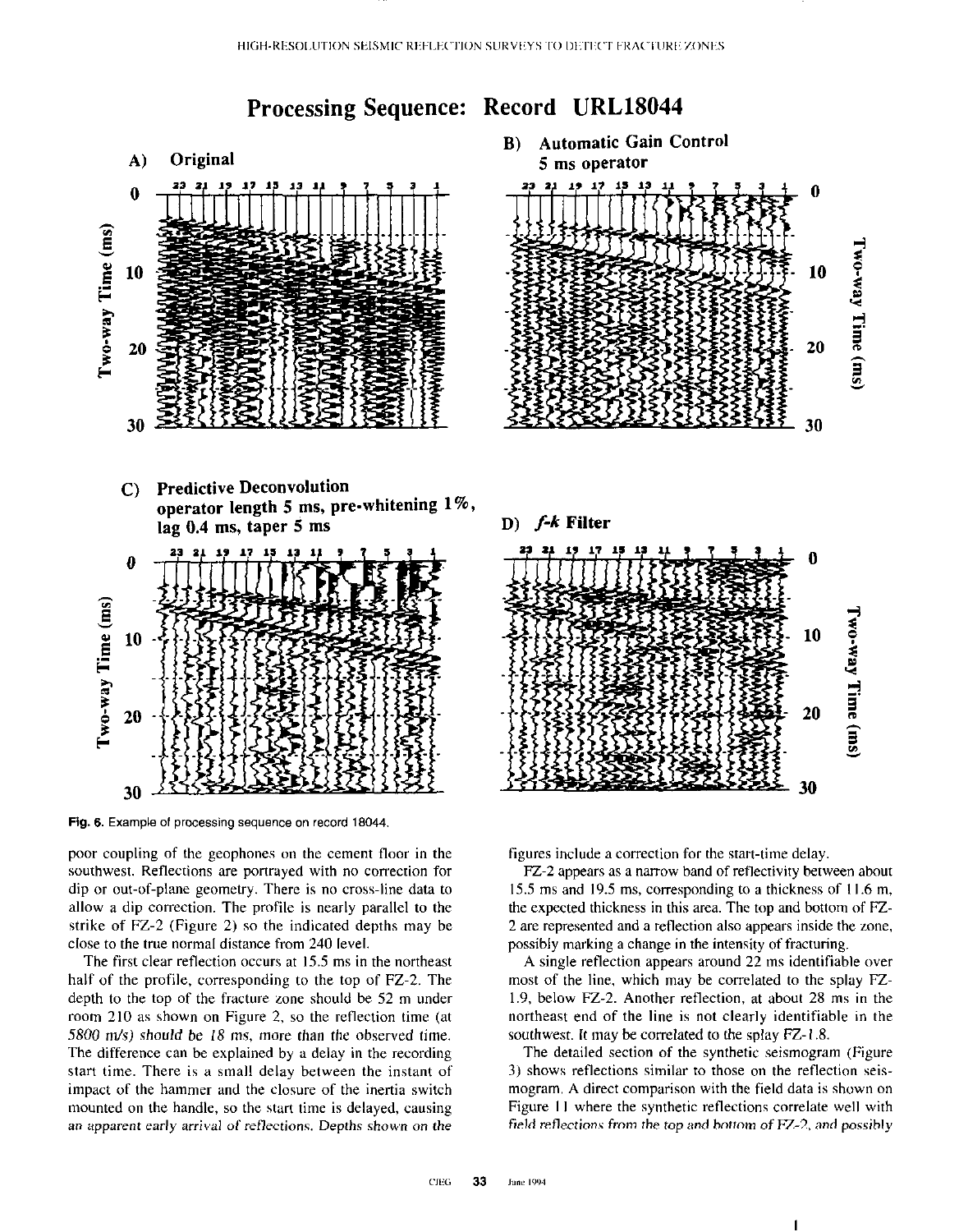

# Amplitude Spectra of Processing Sequence

Fig. 7. Example Fourier spectra of records shown in Figure 6.

with FZ-1.8 and FZ-1.9. URL6 does not coincide with the seismic line but it is close enough (Figure 2) to have some confidence in these correlations.

Several good reflections occur between 60 ms and 70 ms but their source can not be identified clearly. There are no known fracture zones in these positions to cause the retlections but there are several other possible causes. A xenolithic granite exists at about the right depth but it is not clear if it has sufficient velocity or density contrast to cause a retlection. An inclined tunnel at the 420 level is at the right depth to account for the reflection time but it is not clear how a





smooth, continuous reflection would be generated by a narrow tunnel. The reflections may be from an unknown steeply dipping feature out of the plane of the survey. The strike would have to be almost parallel to room 210. The location of this reflector can not be uniquely interpreted using data from only one seismic line.

A dipping feature exists between 25 ms and 40 ms. The curved pattern suggests that it could be a diffraction. The apex of the curve is at about 30 m chainage, directly opposite the shaft which is about 42 m away (Figure 2). Therefore, the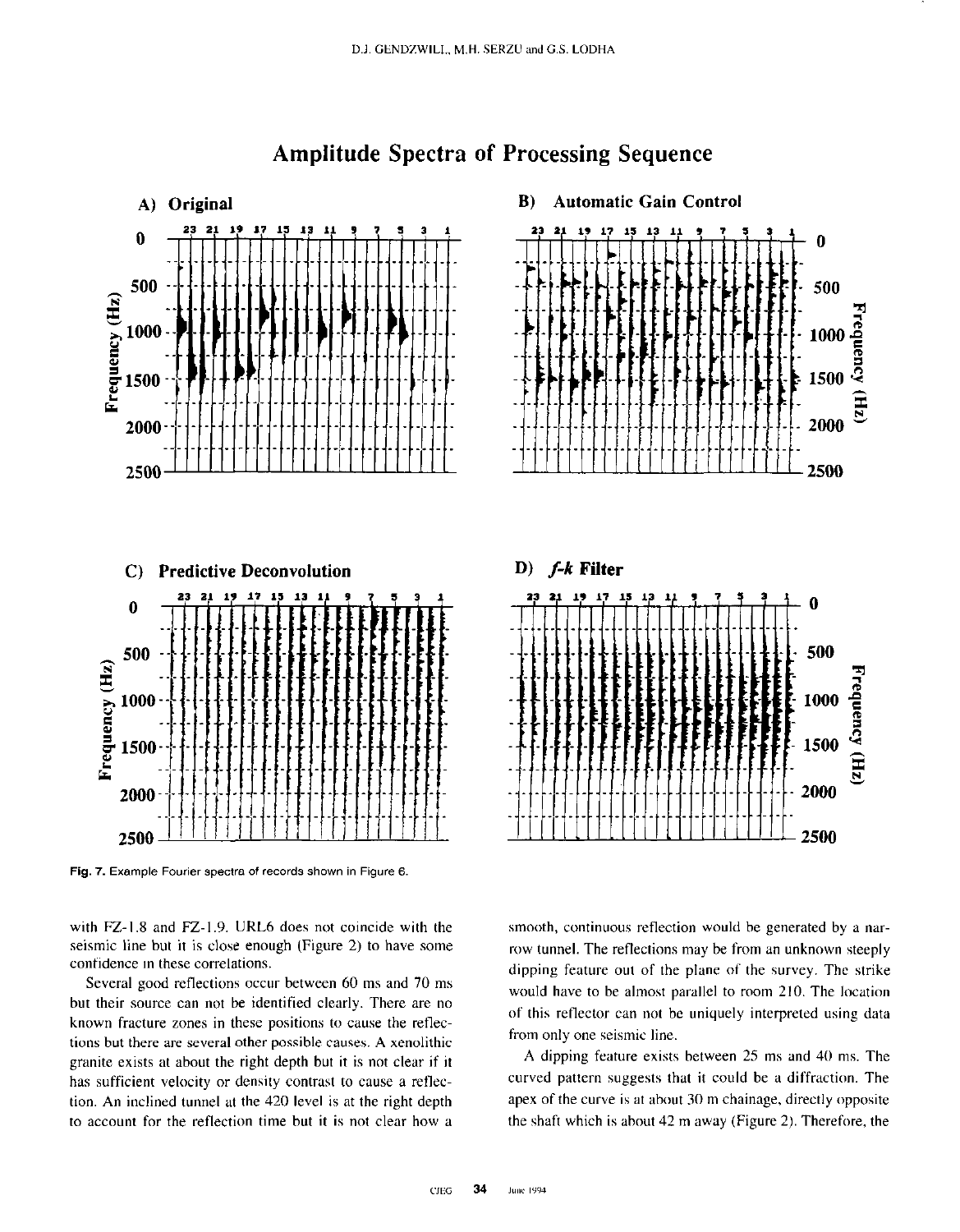

Fig. 8. P-wave stack (5800 m/s) of hammer source data.

feature could be a diffraction pattern from the shaft. The diffracted wave travelled in a horizontal direction at shear wave speed. Alternatively, the localized mine opening at 300 m is at an appropriate distance to generate the diffracted event observed in the P-wave stack section. Unfortunately, the seismic data from only one line are not enough to explain all reflected/diffracted events.

# Shear wave stack

The shear wave stack (Figure 9) shows less energy than the P-wave stack but in the interval from 27 ms to 28 ms a distinct reflection appears. This reflection is from the top of FZ-2 but it appears at a later time than the corresponding P-wave retlection due to the difference in velocity. Several

curving patterns are present in the shear wave stack, one of which corresponds closely to the pattern identified as a shear wave diffraction on the  $P$ -wave stack (Figure 8). One reflection at 60 ms between 20 m and 40 m chainage is probably Pwave energy, the sane as shown on Figure 8. not cancelled by the NM0 correction. The dominant shear wave frequency is 600 Hz to 700 Hz.

### Explosive source

Figure 10 compares the  $P$ -wave sections from blasting. caps with those from the hammer over a distance of 32 m. The similarity between the two profiles is striking, despite the following differences: hammer data includes a five-blow source array. 24 fold, split spread; cap data is single shot. I2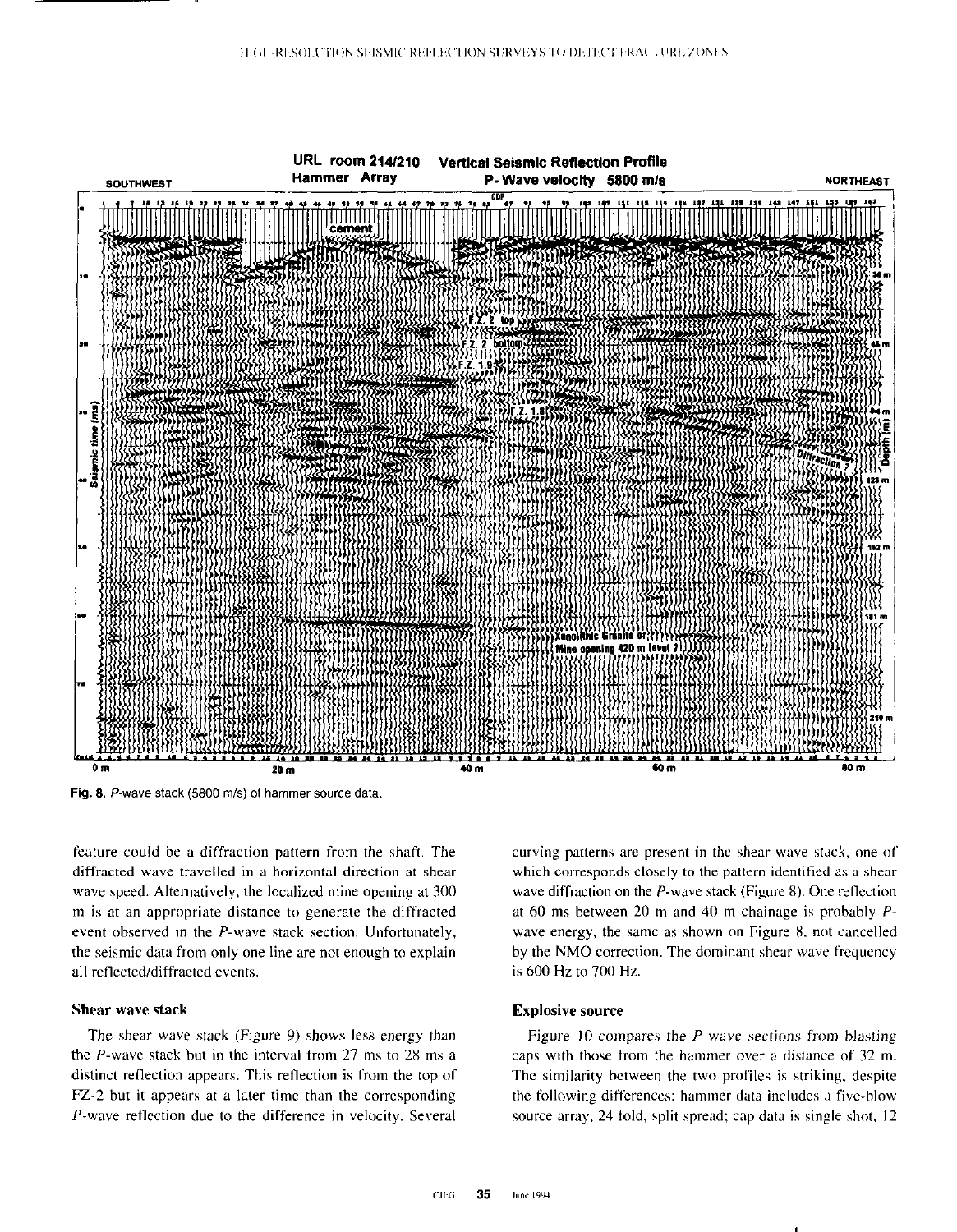

Fig. 9. S-wave stack (3350 m/s) of hammer source data. Below 40 ms there is little or no differentiation between P-wave and S-wave types on the basis of stacking velocity for the data shown.

fold, single ended. The noise structure is somewhat different but the principal reflections in each data set are the same. giving confidence in the interpretation despite the high noise level of the original field records.

The cap data were also processed using the shear wave stacking velocity (not shown). The shear wave stack with caps shows reflections similar to the shear wave stack with hammer but with more noise. Both the hammer and the caps seem to produce both P-waves and S-waves.

# Comparison with radar sounding

Holloway (1992) reported results of radar sounding with I90 MHz equipment in rooms 205 and 207 of the 240 level at URL. Good reflections were obtained from FZ-2 (depth 12) m under room 207) and associated splays at depths to 50 m. Room 207 is parallel and about 80 m updip from room 210 so it is interesting to compare the results even though the reflector depths are different. Resolution of these two methods depends on their respective wavelengths in granite, about 5 m for seismic and about 0.6 m for radar. The radar data are superimposed on the seismic data in Figure 11 with the same depth scales hut shifting the radar data down to match the deeper (50 m) fracture zone under room 210. Figure 11 shows that the radar reflections and seismic reflections agree when the difference in depth between room 207 and room 210 is taken into account. Even though the radar wavelength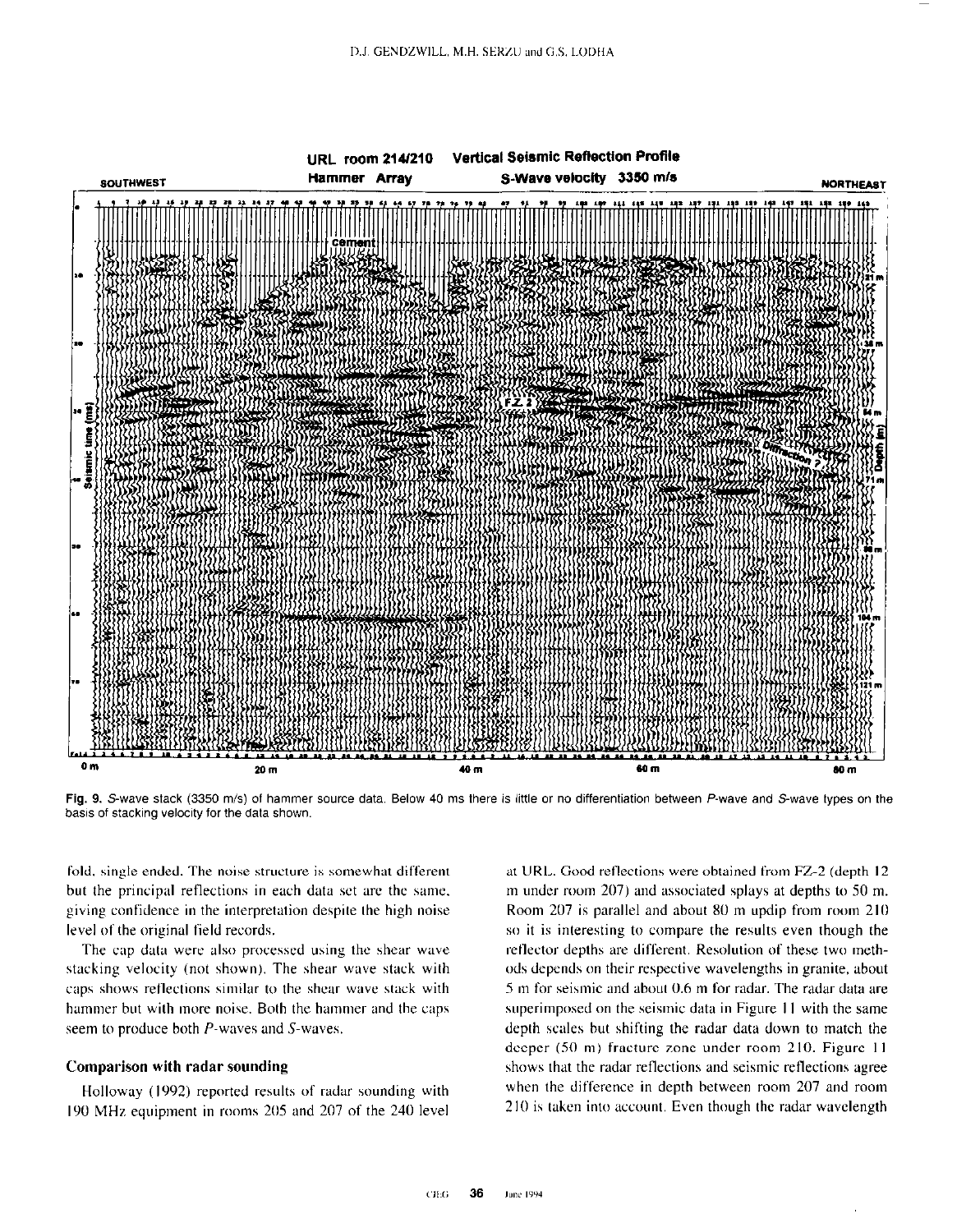

Fig. 10. Comparison of P-wave stack sections from hammer source and blasting cap sources.

is shorter, each of the radar features has a corresponding seismic expression. The normal depth of penetration for radar is about 30 m, and under ideal conditions, up to SO m (Holloway, 1992). The seismic data shows clear reflections to depths of 180 m and more. However, the seismic data is limited in resolution of very shallow retlections due to interference from surface waves. The shallowest reflections recognized arc from 50 m depth but it appears that seismic reflections as shallow as 30 m depth (15 ms) could be identified if they existed.

### **DISCUSSION**

These tests demonstrate that high-resolution seismic reflection surveys in underground excavations can detect fracture zones in granite.  $FZ-2$ , 50 m below the 240 m level, was detected as a hand of reflectors, showing the top and bottom of the zone, and some interior detail. Shear wave

reflections were also obtained from FZ-2. Some deeper, thinner fractures and some features of uncertain nature also produced reflections. A diffraction pattern from the shaft or an excavation at the 300-m level was observed. Some of the reflections were confirmed with synthetic seismograms calculated from sonic and density logs of a deep borehole. The high frequency of the seismic waves permits detailed interpretation of the fracture zone.

Similar results with both hammer and cap sources give confidence in the method despite low signal-to-noise ratios on the original field data. The hammer source provides slightly better signal levels, probably because it was used in an array geometry whereas the caps were used singly. The hammer source is preferred because of the ease with which source arrays may be implemented.

The seismic method was able to resolve geological detail in the depth range of 30 m to 200 m and more. Ground-prohing radar surveys have produced retlections from fractures and fracture zones in the depth range of 5 to 50 m in this granite. The seismic method has greater depth of penetration than radar. However. for a shallow depth of investigation, the radar method is faster and more convenient than seismic and should have hetter resolution. In situations where the pore water in the rock is more saline than in these surveys. the radar method may have limited depth penetration. In these cases, the high-resolution seismic method will still provide effective fracture mapping capabilities beyond 30 m

Good coupling of geophones to the rock is an essential key to success with the high-frequency seismic reflection method. Good coupling of the energy source is equally important and the survey must be designed to record highfrequency signals without aliasing. Surface conditions are important as shown by the loss of data quality where the floor was covered with concrete. Similar quality problems could occur should there he loose slabs of granite under the geophone positions.

### **REFERENCES**

- Anstey, N.A., 1986, Whatever happened to ground roll?: The Leading Edge 5, 3, 40-45.
- Brown. A.. Soonawala. N.M., Everitt. R. and Kamineni. D.C.. 1989. Geology and geophysics of the Underground Research Laboratory site, Lac du Bonnet Batholith, Manitoba: Can. J. Earth Sci. 26, 404-425.
- Everitt, R.A. and Reed, R.S., 1990, Geology of the 240 m level of the Underground Research Laboratory: Atomic Energy of Canada Ltd., Technical Report, TR-491-3.
- Gendzwill, D.J. and Brehm, R., 1993, High resolution seismic reflections in a potash mine: Geophysics 58, 741-748.
- Holloway, A.L., 1992. Fracture mapping in granite rock using ground probing radar: Geol. Surv. Can., Paper 90-4, 85-100.
- Kim. J.S., Moon, W.M., Lodha. G., Serzu. M. and Soonawala, N., 1994. Imaging of reflection seismic energy for mapping shallow fracture zones in crystalline rocks: Geophysics 59, 753-774.
- Martin, C.D., 1990, Characterizing in situ stress domains at AECL's Underground Research Laboratory: Can. Geotech. J. 27, 631-646.

I